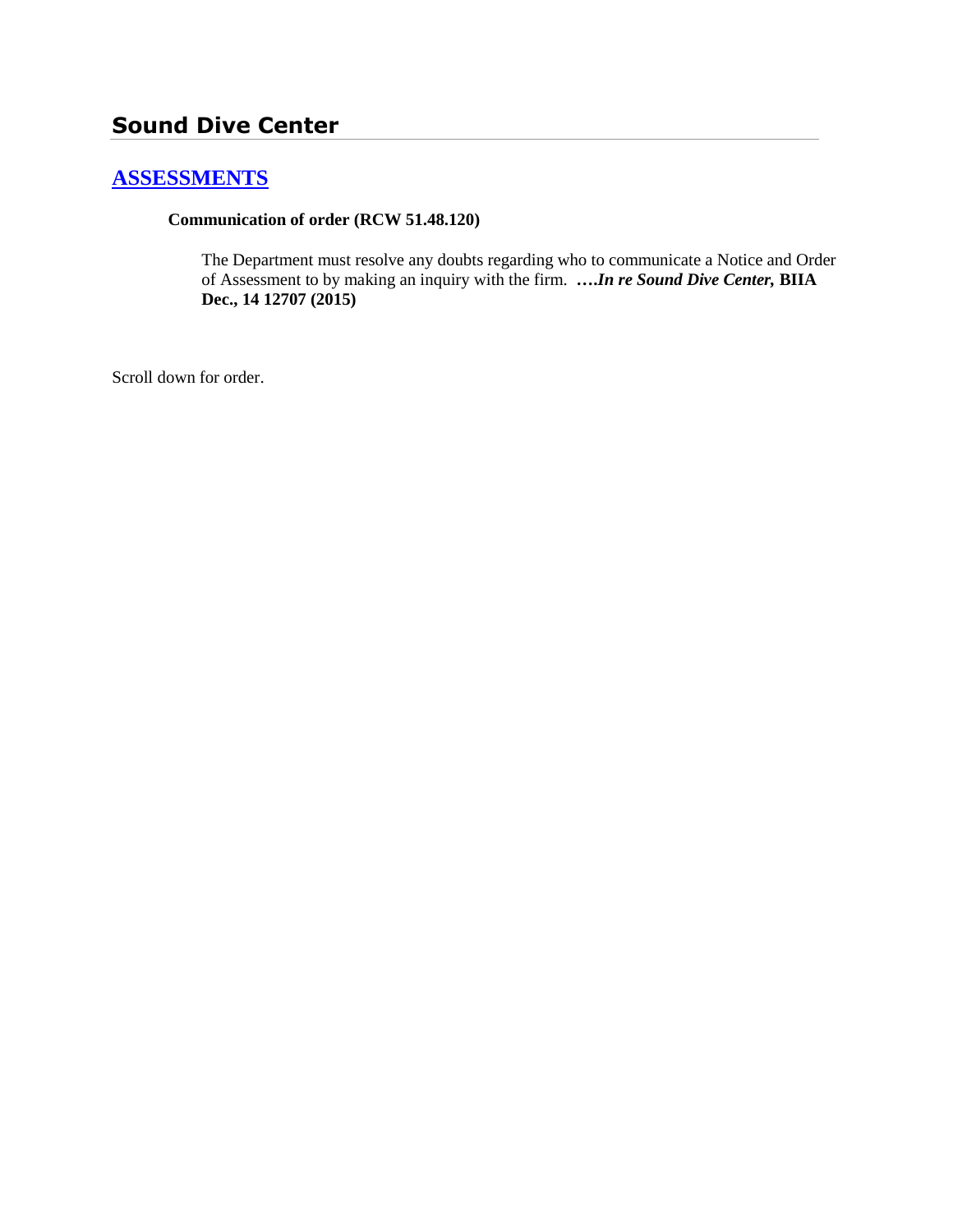#### **BEFORE THE BOARD OF INDUSTRIAL INSURANCE APPEALS STATE OF WASHINGTON**

**)**

**) ) )**

**IN RE: SOUND DIVE CENTER ) DOCKET NO. 14 12707**

**ORDER VACATING PROPOSED DECISION AND ORDER AND REMANDING THE APPEAL FOR FURTHER PROCEEDINGS**

### **FIRM NO. 813,235-00**

APPEARANCES:

Firm, Sound Dive Center, by Law Office of Paul W Bryan, PLLC, per Paul W. Bryan

Department of Labor and Industries, by Jerry Billings, Litigation Specialist, and by The Office of the Attorney General, per Maureen A. Mannix

The firm, Sound Dive Center, filed a protest with the Department of Labor and Industries on July 1, 2014. The Department forwarded the protest to the Board of Industrial Insurance Appeals to be treated as an appeal. The firm appeals a May 27, 2014 Notice and Order of Assessment (NOA) in which the Department modified a May 4, 2011 NOA, reducing the assessment of taxes for the four quarters of 2010 from \$20,321.81 to \$15,585.59. The appeal is **REMANDED FOR FURTHER PROCEEDINGS**.

## **DECISION**

As provided by RCW 51.52.104 and RCW 51.52.106, this matter is before the Board for review and decision. The firm filed a timely Petition for Review of a March 13, 2015 Proposed Decision and Order in which the industrial appeals judge dismissed the appeal as untimely.

The Department issued an NOA on May 27, 2014, and received a protest via email on July 1, 2014. The Department transmitted the protest to the Board, to be treated as an appeal. The threshold question is whether the appeal is timely. The resolution of that question depends on whether the NOA was properly served. We conclude that it was not. The 30-day time limit for filing a protest or appeal under RCW 51.48.131 was not triggered. The appeal is therefore timely.

The facts are undisputed. The Department did not serve the May 27, 2014 NOA on the firm at its address in Bremerton. Instead, it served the firm's accountant in Port Orchard by mail on May 30, 2014. Under RCW 51.48.131, any protest or appeal must be filed within 30 days of the

1

2

3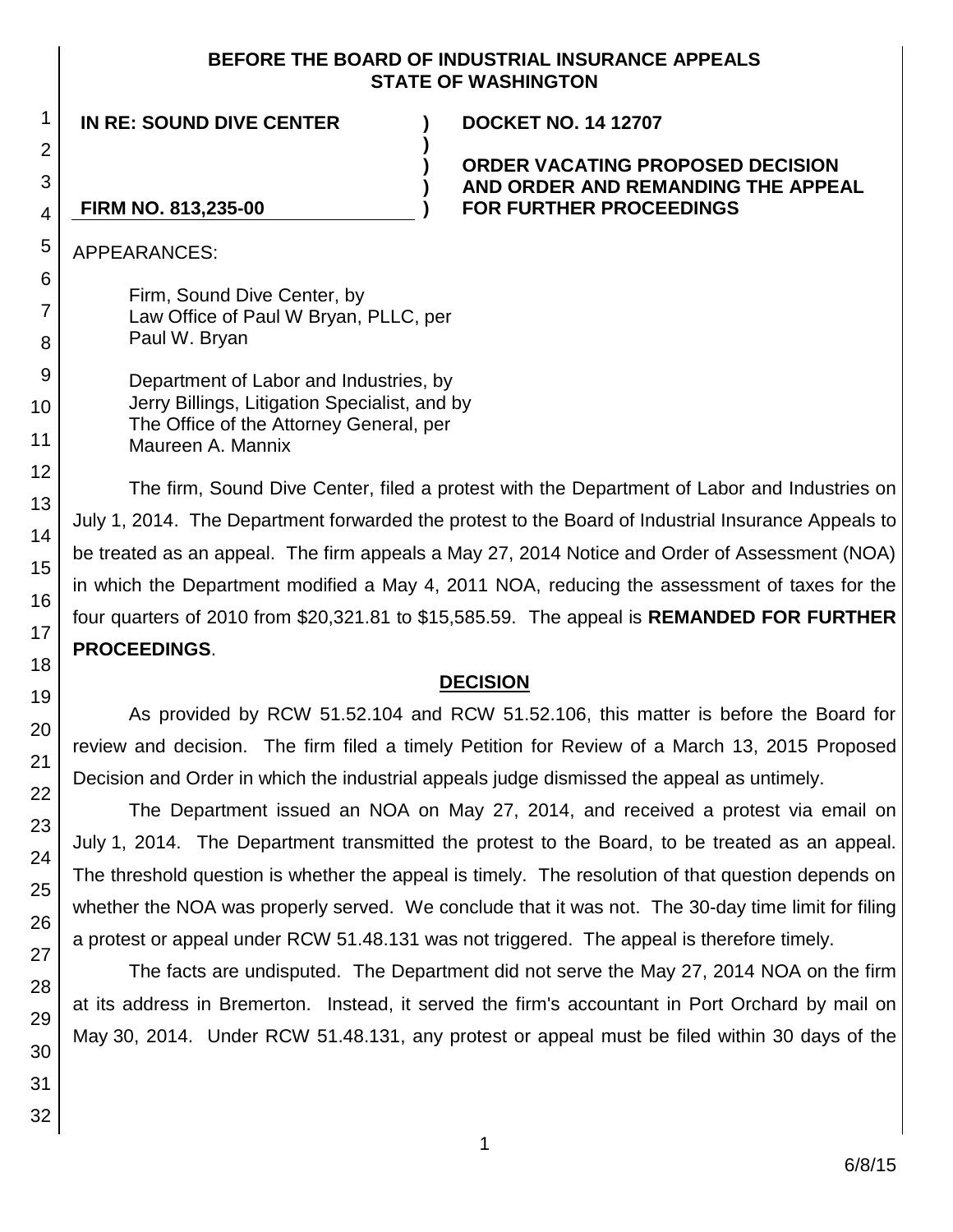1 2 date an NOA is served. Thirty days after May 30, 2014 fell on Sunday, June 29, 2014. If the NOA was properly served, the firm had until Monday, June 30, 2014, to file a protest or appeal.<sup>1</sup>

3 4 5 6 7 8 9 The firm's accountant emailed a protest to the Department on July 1, 2014. That is one day late under RCW 51.48.131, if service of the NOA was proper under RCW 51.48.120 and RCW 51.04.082. But if the Department had to serve the NOA on the firm at its address in Bremerton, the protest was timely because the Department failed to effectuate proper service. The Department cited Bell & Bell Builders (II)<sup>2</sup> to support its position it was only required to mail the order to the CPA as the firm's representative. The industrial appeals judge (IAJ) agreed. *Bell* is distinguishable.

10 11 12 To determine whether the Department properly served the May 27, 2014 NOA, we must go back to 2011. The Department issued an NOA on May 4, 2011. The address on the face of the NOA was:

13 14 15 Yodaworks Inc. Geoff Pentz, Owner 5000 Burwell Street Bremerton WA 98312-3302

16 17 18 19 There was a United States Postal Service (USPS) track and confirm number next to that address. According to Jerold Billings, a Department litigation specialist, that is how the Department tracks whether the order has been received. The document associated with the USPS number was signed for by Scott Pentz at the 5000 Burwell St. address in Bremerton on May 9, 2011.

- 20 Geoff Pentz, the firm's owner, protested the NOA by a May 23, 2011 letter ending with the
- 21 following statement:

22 23 24 Once contacted by the Department of Labor & Industries regarding reconsideration, I will provide appropriate support documentation. Furthermore, Southard, Beckham, Atwater & Berry CPA PS will represent Yodaworks, Inc. for the duration of the reconsideration and/or appeals regarding field audit no. 0535966.<sup>3</sup>

25 26 The Department contends that language constituted a change of address. According to Mr. Billings:

notification that they're being represented by a lay person or an accountant or a

- 27 We serve to the last known address of the employer, if the employer has given us
- 28

29

l

<sup>30</sup> 31 <sup>1</sup>RCW 1.12.040 ("The time within which an act is to be done  $\ldots$  shall be computed by excluding the first day, and including the last, unless the last day is a holiday, Saturday, or Sunday, and then it is also excluded.")<br><sup>2</sup> In se Rell & Rell Ruildare (I), BUA Dee, 00,5440 (4003)

*In re Bell & Bell Builders* (II), BIIA Dec., 90 5119 (1992).  $3$  Exhibit No. 3.

<sup>32</sup>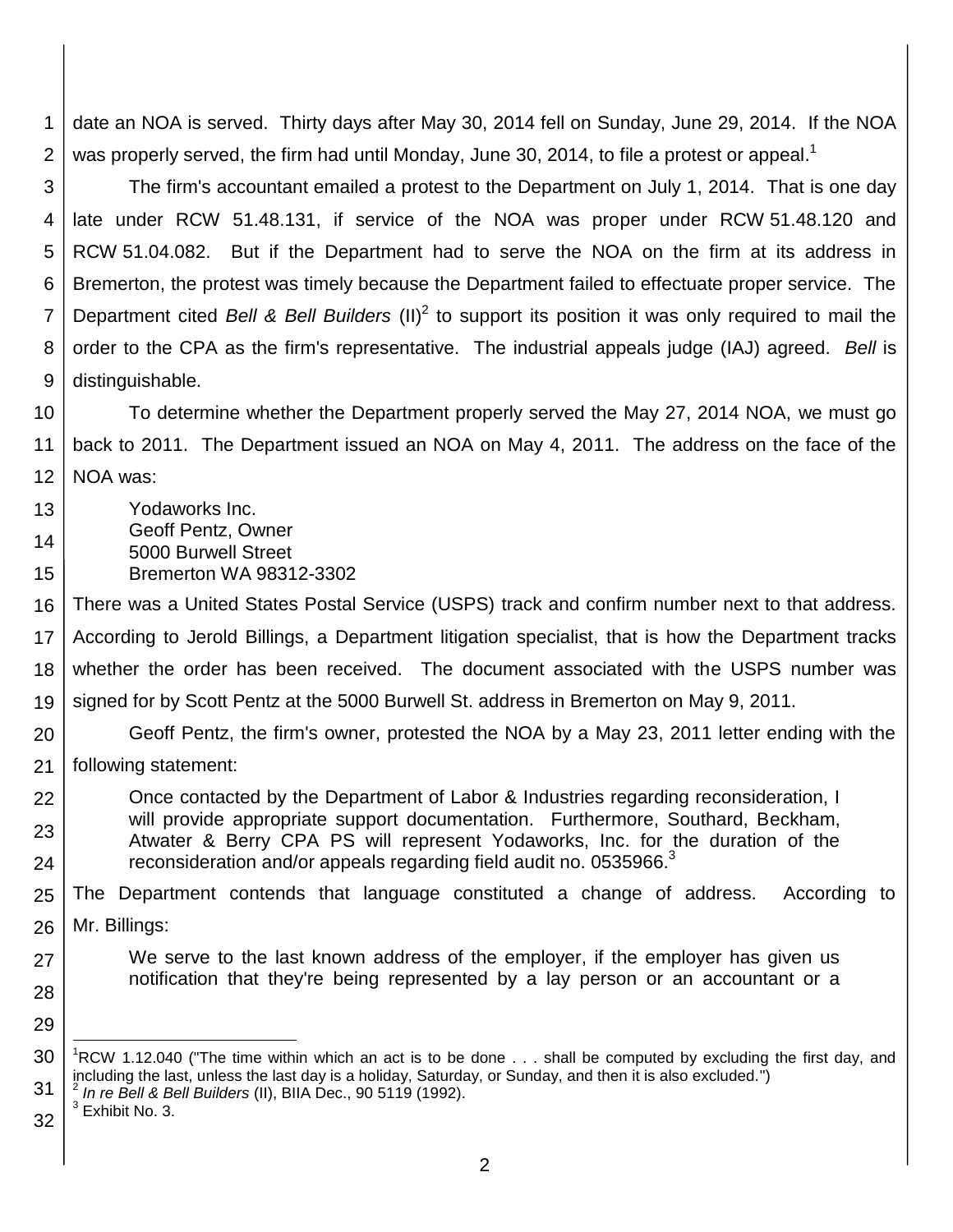lawyer then that becomes the representative who we serve the process on. That becomes a change of address and we serve it to the representative.<sup>4</sup>

But when the Department held the May 4, 2011 NOA in abeyance on June 7, 2011, the address on the face of that order was the same as on the NOA and the order was served on the firm at its own address in Bremerton.

Three years later, the Department issued its May 27, 2014 order, modifying the May 4, 2011 NOA. Once again, the address on the face of the order was the firm's address in Bremerton, same as with the May 4, 2011, and June 7, 2011 orders. But Mr. Billings explained that he had directed the revenue agent to mail the order to the "registered agent or the representative Mr. Huff at that CPA firm," with whom he had communicated during the reconsideration process. $5$  The May 27, 2014 NOA was served on the CPA at PO Box 706, Port Orchard, WA 98366, on May 30, 2014. Mr. Pentz testified that the firm had not received a copy of the May 27, 2014 order at its address in Bremerton and the Department does not dispute that.

Mr. Billings cited *Bell* as authority for mailing the order to an address different from the one on the order. In dismissing the appeal, the IAJ relied on *Bell* "which required service upon a firm's representative." 6 *Bell* is distinguishable.

RCW 51.48.131 establishes a deadline of "thirty days from the date the notice of assessment was served upon the employer" for filing a protest or appeal. The critical question constitutes proper service. To answer that question, we turn to RCW 51.48.120 and 51.04.082. RCW 51.48.120 requires that the NOA be mailed to "the employer's last known address." If service is effectuated by mailing, RCW 51.04.082 requires that the order "shall be addressed to the address of the employer as shown by the records of the department."

In *Bell*, the firm's attorney protested an NOA, stating: "'The employer requests that the Department of Labor and Industries holds in abeyance the Notice of Assessment until further investigation can be done by the Department in cooperation with the attorney for the employer. Arrangements to review the employer's records may be made through the undersigned attorney." $7$ The Department sent the subsequent NOA directly to the firm and the appeal from that order was filed more than 30 days after the NOA was received by the firm. If the NOA were properly served, the appeal would be untimely under RCW 51.48.131. However, the Board found the appeal timely

32

1

2

3

4

5

6

7

8

9

10

11 12

13

14

15

16

17 18

19

20

21

22

23

24

25

26

27

28

29

l

<sup>30</sup> 4 1/21/15 Tr. at 13.

<sup>5</sup> 1/21/15 Tr. at 24.

<sup>31</sup>  $6$  Proposed Decision and Order, at 2. 7 *Bell*, at 3.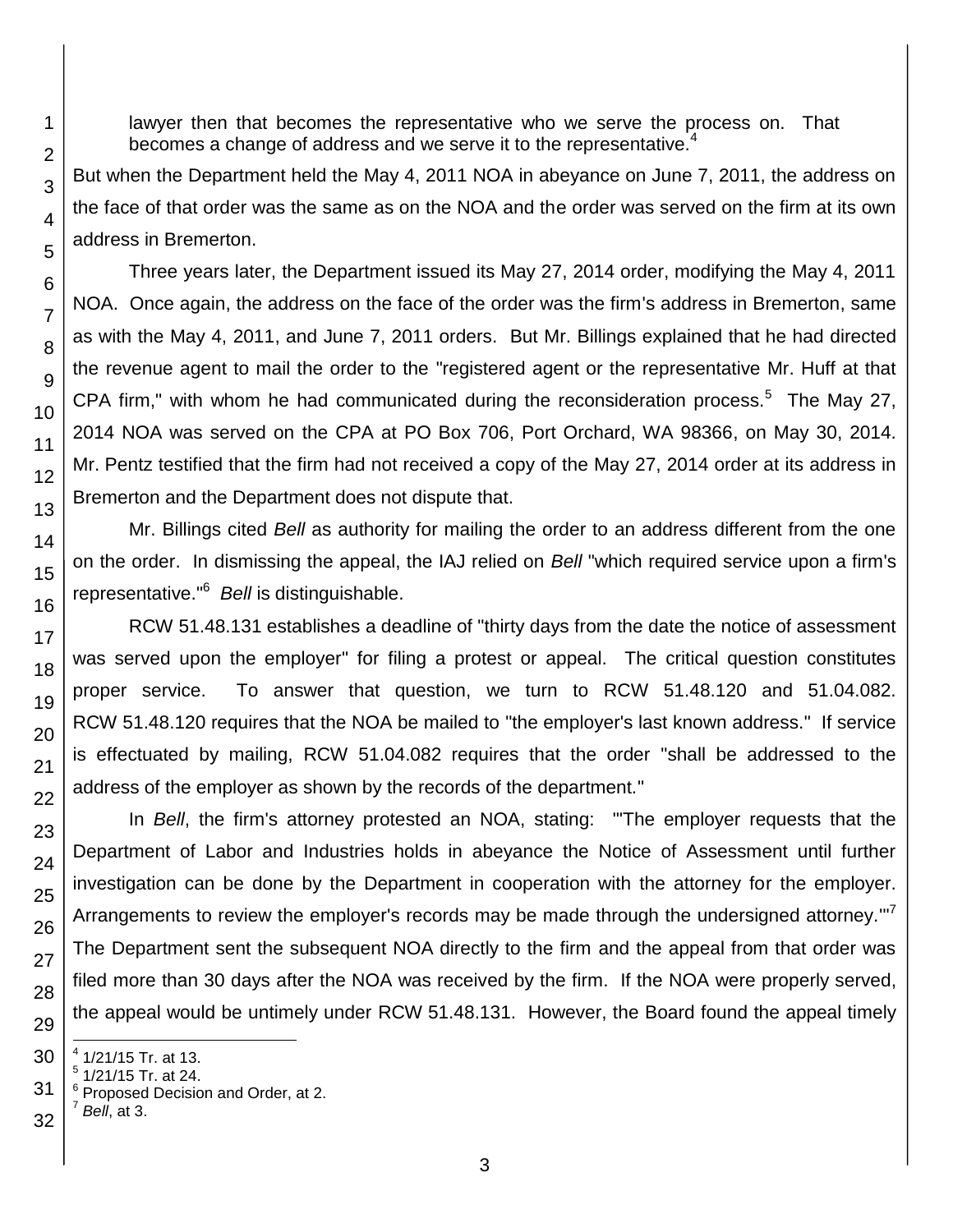1 2 3 4 5 because the NOA should have been served on the firm's attorney. The Board held "that where an attorney or other representative has appeared before the Department on behalf of a firm and has expressed a desire to receive further communications from the Department concerning an assessment of industrial insurance taxes, the Department is obligated to direct all future correspondence to the firm regarding such assessment to the firm's attorney or representative."<sup>8</sup>

6 7 8 9 10 11 12 The facts in the current appeal differ from those in *Bell* in several key respects. In *Bell,* the attorney filed the protest, demonstrating that he was the firm's legal representative. Here, the owner of the firm filed the May 23, 2011 protest, not his CPA. In response, the Department held the NOA in abeyance, mailing that order directly to the firm, not the CPA. The Department gave no indication to the firm that its address had been changed to that of the CPA. The May 27, 2014 NOA also had the firm's own address on its face, not the CPA's, a further indication that the Department had not changed the firm's address in its records.

13 14 15 16 In addition, the Department itself must have considered the meaning of the language in Mr. Pentz's May 23, 2011 protest ambiguous because it communicated directly with the firm on June 7, 2011, not with the CPA. And because that order was served on Mr. Pentz, there was no reason for him to expect that the Department would not send him the follow-up order.

17 18 19 20 21 22 23 24 That subsequent order was issued three years after the protest was received. The Board addressed a similar time lag issue in *In re Betty Brashear*, 9 a case involving whether an order was properly communicated to an injured worker. In *Brashear,* a law firm filed a notice of representation with the Department while the injured worker's claim was in closed status. Ms. Brashear later applied to reopen her claim and the Department sent the responsive order to her, not her attorney. She failed to file a protest or appeal. Her attorney later notified the Department he had never received a copy of the order. The Department then issued an order stating that it could not reconsider the order because it had not been timely protested.

25 26 27 28 Ms. Brashear appealed and the Board held that when there was uncertainty whether a party was represented, the Department was obligated to "make reasonable inquiry."<sup>10</sup> "As a rule, ambiguity should always be resolved in favor of notice and inquiry."<sup>11</sup> The Board reversed the Department order and remanded with direction to "communicate the June 24, 1994 order to the

30 l 8 *Bell*, at 3

29

- 31 <sup>10</sup> *Brashear*, at 4. <sup>11</sup> *Brashear*, at 4.
- 32

<sup>9</sup> *In re Betty Brashear*, Dckt. No. 96 3341 (August 8, 1997).